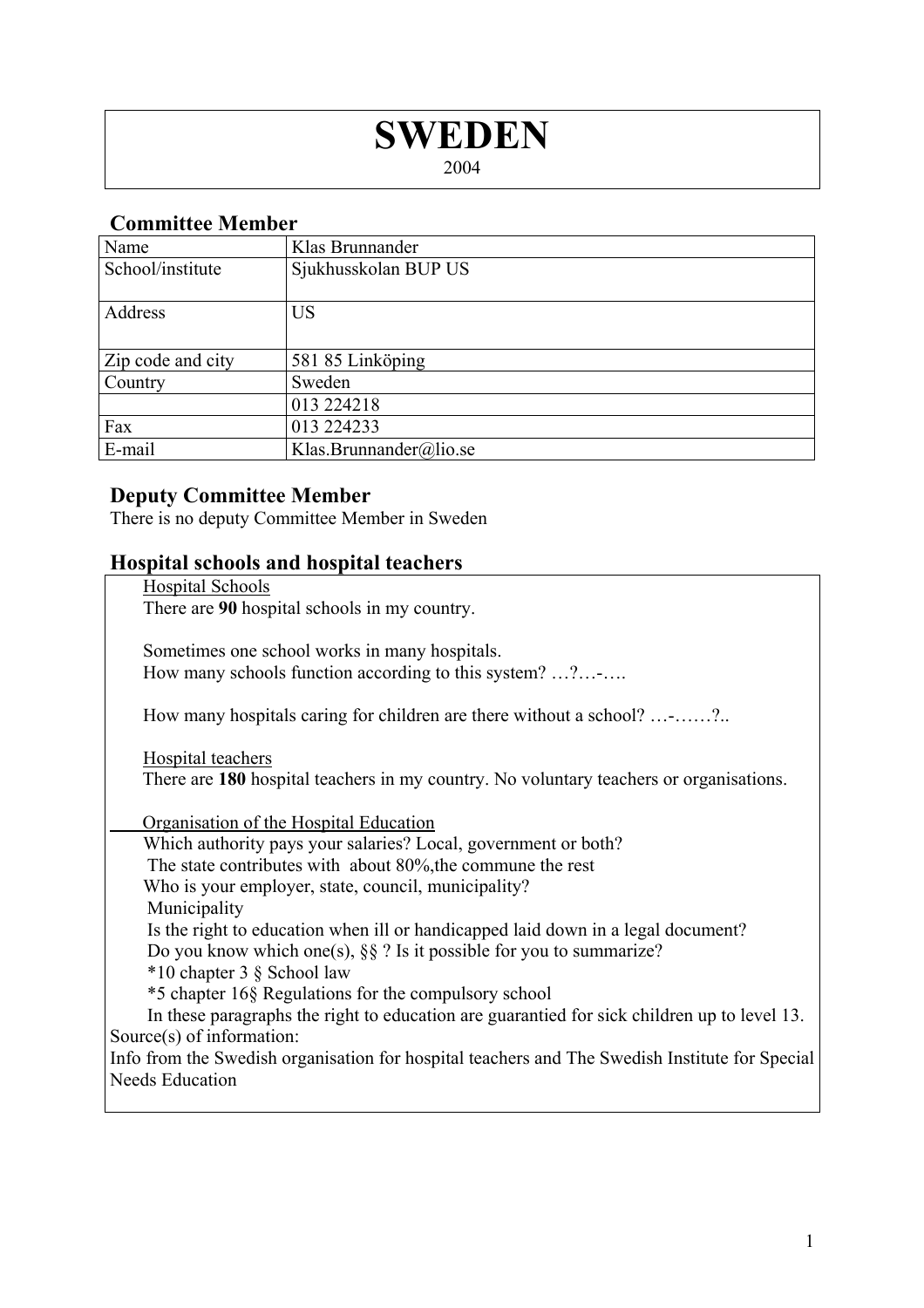#### **Subscription of HOPE members**

- o I centralise the subscription for HOPE
- o I send the total amount of the subscription to the treasurer and transmit the member's list to the treasurer and the secretary..
- o The fee is not regarded as too high, I guess.

#### **Looking for new HOPE members**

- o it is difficult to find new HOPE members
- o The amount of HOPE members has decreased during the last two years
- o Membership varies with the contents of the European Days of Congresses
- o In my country there is little interest in the work of HOPE
- o Some members are working in the network/ateliers of HOPE
- o It is difficult for members in my country to find money to attend seminars, the European Days or Congresses.

#### **Dissemination of information**

- o I spread information by mail/letters and digitally
- $\circ$  I spread information during meetings of the national organisation(s)
- o I or members of HOPE have sent articles and/or information to the editor of the Newsletter of HOPE during the last two years
- o I send the newsletter of HOPE to non-HOPE-members in my country.
- o I have difficulties contacting HOPE members in my country
- o I include the aims of HOPE, the *European Charter for the Educational care of Sick Children and Adolescents in Hospital and Home Tuition* and I mention the address of HOPE's homepage in the information package.

| Thursday of Campation |                                                  |
|-----------------------|--------------------------------------------------|
| Present chairperson   | Helena Emilsson                                  |
| Name of organisation  | Sveriges Sjukhuslärarförening                    |
| Address               | Sjukhusskolan, Visby lasarett, S:t Göransgatan 5 |
|                       |                                                  |
| Zip code and city     | 621 84 Visby                                     |
| Country               | Sweden                                           |
| Tel                   | 0498 268053                                      |
| Fax                   | 0498 268293                                      |
| E-mail                | Helena.emilsson@tjelvar.org                      |

#### **National Organisation**

I am a member of the above mentioned national organisation.

I have good contacts with the above mentioned organisation.

I am elected as a Committee member by the members of the national organisation.

In my country we have no formal HOPE organisation but a group of enthusiastic hospital teachers working together for HOPE.

#### **Comenius or other projects**

no